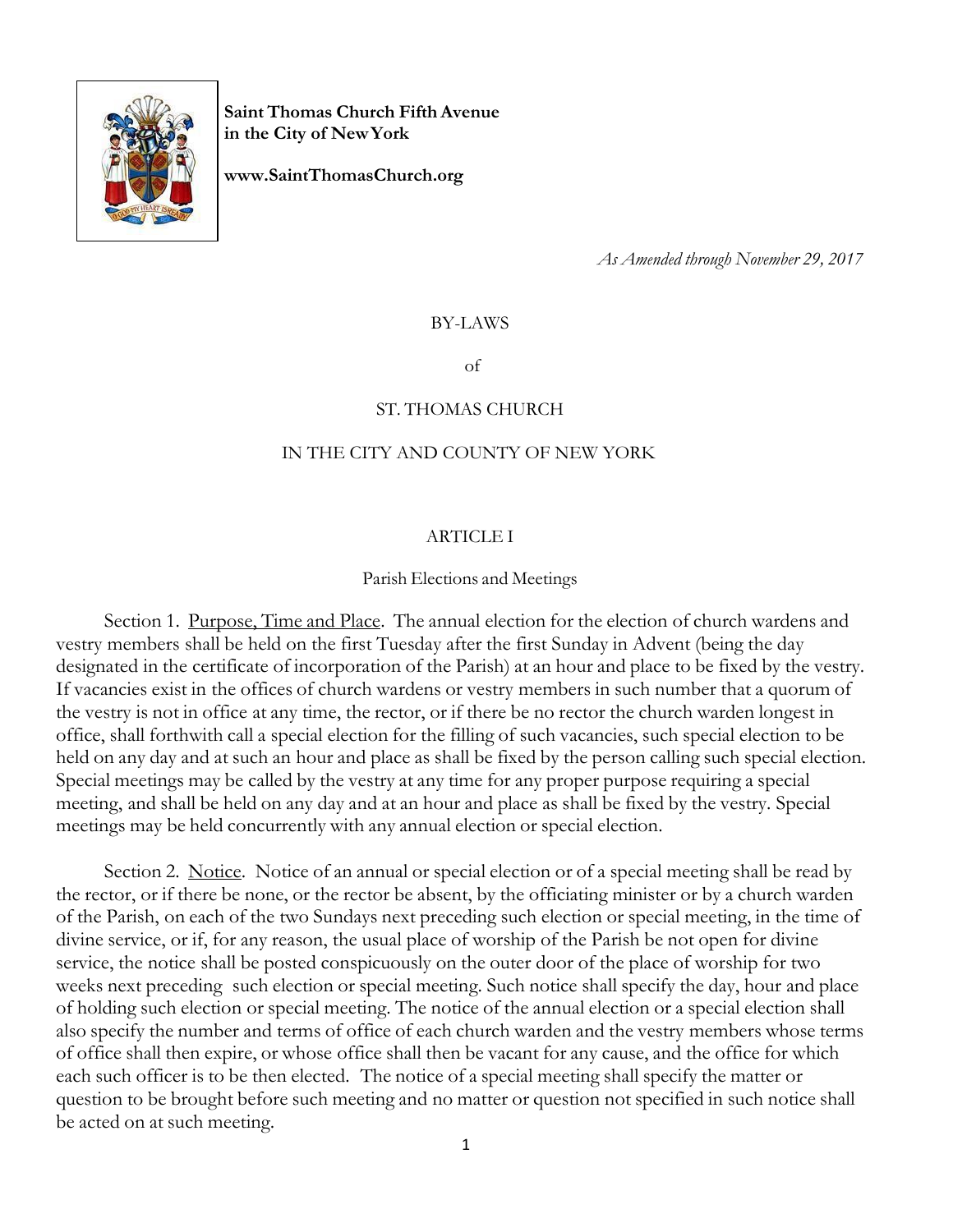Section 3. <u>Presiding Officer</u>. The presiding officer of such election or special meeting shall be the rector, if there be one, or if there be none, or if the rector be absent, one of the church wardens elected for the purpose by a majority of the duly qualified voters present, or if no church warden be present, a vestry member elected in like manner. Such presiding officer shall be the judge of the qualifications of the voters, shall receive the votes cast and shall declare the results of the votes cast. The presiding officer shall enter the proceedings of the election or meeting in the book of the minutes of the vestry, sign his name thereto, and offer the same to as many qualified voters present as he shall think fit, to be also signed by them.

Section 4. Qualified Voters. Persons of full age belonging to the Parish, who have been baptized, and are regular attendants at its worship and contributors to its support for at least twelve months prior to such election or special meeting, shall be qualified voters at any such election or special meeting.

Section 5. Voting. The polls of an election or meeting shall be open for one hour or longer, in the discretion of the presiding officer, or if required by a vote of a majority of the qualified voters present and voting. All elections for church wardens and vestry members shall be decided by a plurality of the ballots properly cast, and the action of an election or meeting upon any other matter or question shall be decided by a majority of the qualified voters voting thereon, unless otherwise specified by the vestry or required by law. Ballots for elections for church wardens and vestry members at an annual election may be cast by qualified voters either in person at the election or by mail, provided that ballots to be valid must be received by the presiding officer before the close of the polls at the election. The rector shall maintain a list of qualified voters, and shall, at least two weeks prior to each annual election, mail to such qualified voters a ballot containing the names of those persons who have been properly nominated for election as church wardens or vestry members as provided in Article II of these by-laws. Such ballots shall also be made available at the place of the annual election for those qualified voters who choose to vote in person. No person may cast more than one ballot. Only those persons who have been properly nominated may be elected as church wardens or vestry members and nominations from the floor or write-ins on ballots will not be recognized. Ballots cast on any other matter or question at any election or meeting may not be cast by mail unless the vestry shall otherwise determine and make suitable provisions therefor.

### ARTICLE II

### Nominations for Annual Election

Section 1. Nominating Committee. The Nominating Committee shall consist of five members to be appointed by the vestry. At least one of such members shall be a male, and at least one of such members shall be a female, not at the time of appointment members of the vestry. Members of the Nominating Committee shall serve until their successors are chosen and qualified as provided in this Section. No person shall serve as a Member of the Nominating Committee who is not a qualified voter as provided in Section 4 of Article I of these by-laws.

Section 2. Committee Nominations. In September of each year the Nominating Committee shall by announcement in the Parish bulletin or in such other manner as it shall think fit solicit from the Parish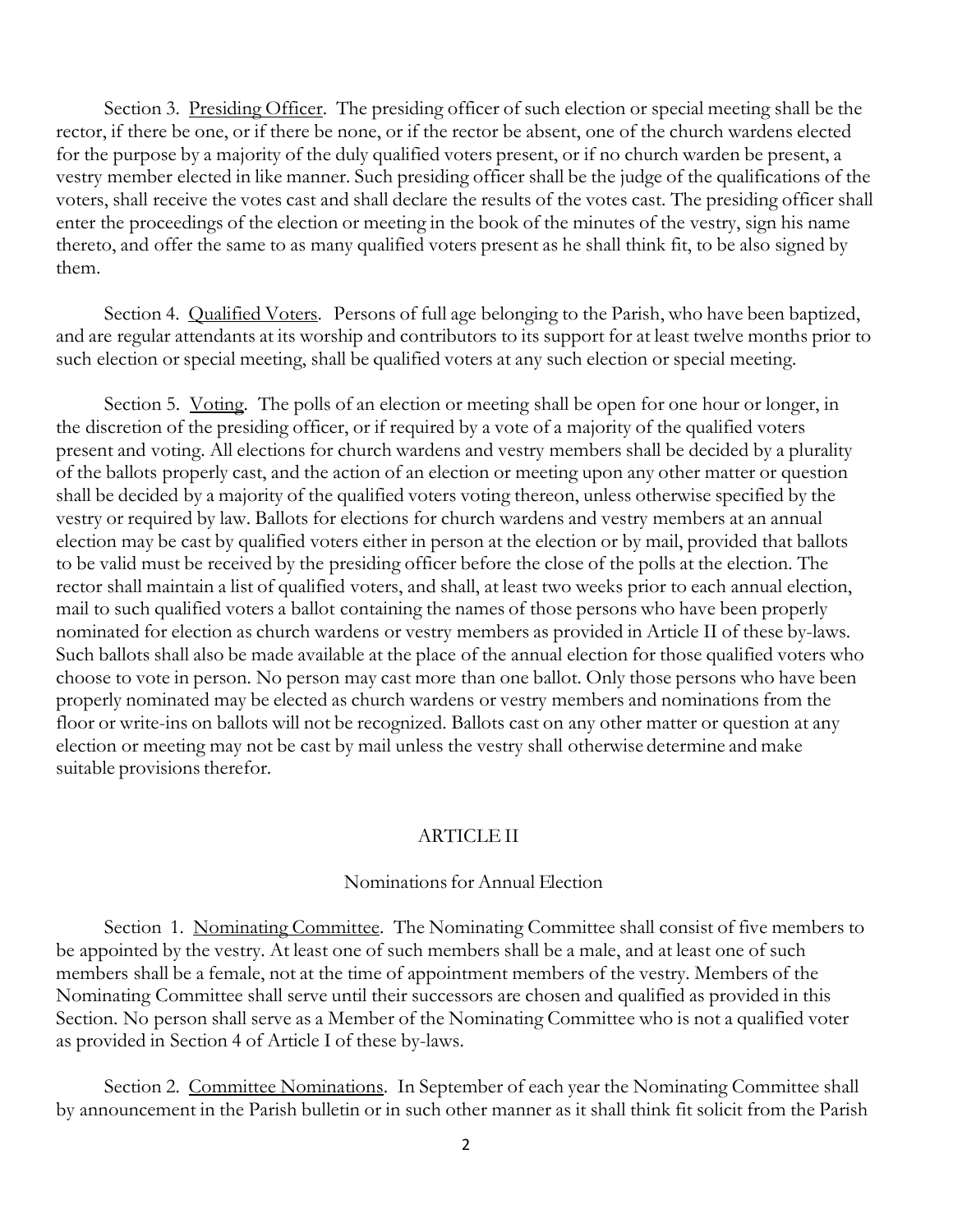written suggestions for persons to be considered for nomination for election to the vestry. Following the expiration of such period as the Nominating Committee shall have established for the receipt of such suggestions, but not later than October 15 in each year, the Nominating Committee shall nominate persons qualified under Section 2 of Article III of these by-laws to serve as a church warden or vestry member, and willing to so serve if elected, for election at the next annual election to fill such offices as shall then be vacant. The Nominating Committee may, but is not required to, nominate more candidates for election than there are vacancies. In making its nominations the Nominating Committee shall not be limited to those persons as to which it received written suggestions. The Nominating Committee shall report its nominations at the meeting of the vestry next following such October 15 and to the Parish by announcement in the Parish bulletin or in such other manner as it shall think fit.

Section 3. Independent Nominations for Vestry Members. Any person qualified under Section 2 of Article III of these by-laws to serve as a vestry member, and willing to so serve if elected, may be nominated for election at the next annual election to the office of vestry member by petition properly signed by not less than 25 qualified voters of the Parish delivered to the chair of the Nominating Committee not later than the end of the last week beginning in October in each year. Such petition must contain the name of the nominee, the office for which such person is nominated, the address of each signing qualified voter and the date of each such signature. The chair shall present such petition to the person who shall be the presiding officer at the annual election, who shall, if he determines that the petition conforms to the requirements of this Section, arrange to have the name of the nominee listed on the ballot, designated as an independent candidate for election.

#### ARTICLEIII

#### The Vestry

Section 1. Composition, Election, Vacancies. The vestry, as provided by law and the certificate of incorporation of the Parish, shall consist of two church wardens, nine vestry members and, when there is one, the rector. At each annual election one church warden shall be elected to serve for a term of two years, and three vestry members shall be elected each to serve for a term of three years. The vestry shall have power to fill a vacancy occurring in the office of church warden or vestry member by death, resignation or otherwise than by expiration of term, until the next annual election, at which, if such vacancy would continue thereafter, it shall be filled for the remainder of the unexpired term. In exercising such power the vestry may seek the recommendations and advice of the Nominating Committee but shall not be bound by the same. If vacancies exist in the offices of church wardens or vestry members in such number that a quorum of the vestry as defined in these by-laws is not in office at any time, a special election shall be called as provided in Article I, Section 1 of these by-laws. Each church warden and vestry member shall hold office until the expiration of the term for which such person was elected.

Section 2. Qualifications. Church wardens and vestry members shall be elected from among persons who would be qualified to vote at any annual or special election held at the time at which such officers are elected by qualified voters or by the vestry. No person shall be eligible for election as a church warden or a vestry member unless that person is also a communicant in the Episcopal Church. No person shall be eligible for election as a church warden unless that person is serving or has previously served as a warden or vestry member. No vestry member who has served for two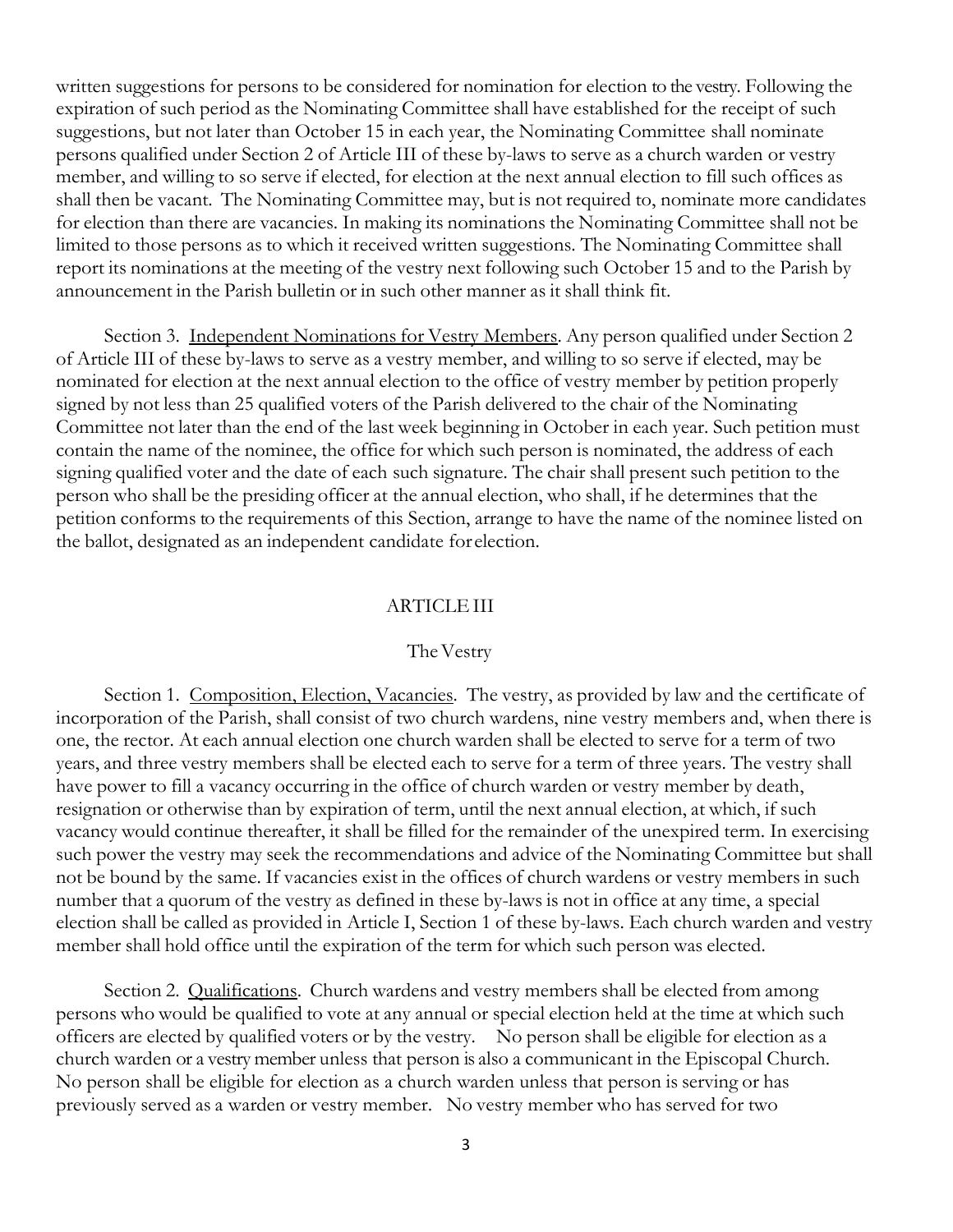successive full terms of three years each shall be eligible for re-election as a vestry member at the expiration of the second such three year term or for one year thereafter. No church warden who has served for four successive full terms of two years each shall be eligible for re-election as a church warden at the expiration of the fourth such two year term or for one yearthereafter.

Section 3. Powers and Duties. The vestry, as the trustees of the Parish and a body corporate, shall have the custody and control of all the temporalities and property, real and personal, belonging to the Parish and of the revenues therefrom, and shall administer the same in accordancewith the discipline, rules and usages of the Parish and of the Episcopal Church and its Diocese of New York, and with the provisions of law relating thereto, for the support and maintenance of the Parish or of some religious, charitable, benevolent or educational object conducted by the Parish or in connection with it or with the Episcopal Church. In this respect the vestry shall have the general management of the affairs, property and business of the Parish, they may adopt such rules and regulations for that purpose and for the conduct of their meetings as they may deem proper, they may appoint and discharge agents and employees and fix their compensation and they may designate to one or more of their members the power to exercise, subject to the approval of the vestry, any functions of the management of the Parish as may appear to the vestry to be expedient and in the interests of the Parish.

The vestry may, subject to the canons of the Episcopal Church and of its Diocese of New York, by a majority vote elect a rector to fill a vacancy occurring in the rectorship atthe Parish, and may fix the salary or compensation of the rector.

Subject to the provisions of the Religious Corporations Law and to the limitations and conditions contained in any gift, devise or bequest, the vestry may invest the funds of the Parish in such securities, investments or other property, real or personal, located within or without the State of New York, as to them shall seem advisable without being restricted to those classes of securities which are lawful for the investment of trust funds under the laws of the State of New York.

The vestry may transfer all or any part of the real or personal estate of the Parish to such bank or trust company organized or existing under the laws of the State of New York or to a national banking association whose principal office is located in the State of New York as may be designated by them, such property to be held in trust or in safekeeping or custody, to collect the income thereof and pay the same over to the Parish at such times and in such manner as shall be agreed upon, and they may also, in their discretion, delegate and grant to the trustee or custodian designated by them all or any portion of the powers, responsibility, and discretionary authority possessed by them with respect to the retention and the investment and reinvestment of such property or any part thereof.

The vestry shall not sell, mortgage or lease for a term exceeding five years any of the real property of the Parish without applying for and obtaining leave of the court therefor as required by law, shall not make application to the court for leave to sell or mortgage any of its real property without the consent of the Bishop of the Diocese of New York and of the Standing Committee thereof, or execute and deliver a lease of any of its real property for a term exceeding five years without similar consent of such Bishop and Standing Committee, provided that if the see be vacant or such Bishop be absent or unable to act, the consent of such Standing Committee with their certificate of the vacancy of the see or of the absence or disability of such Bishop shall suffice. Further, no purchase of real property shall be made by the vestry, and the vestry shall not sell, mortgage or lease its real property, unless authorized by the vote of two-thirds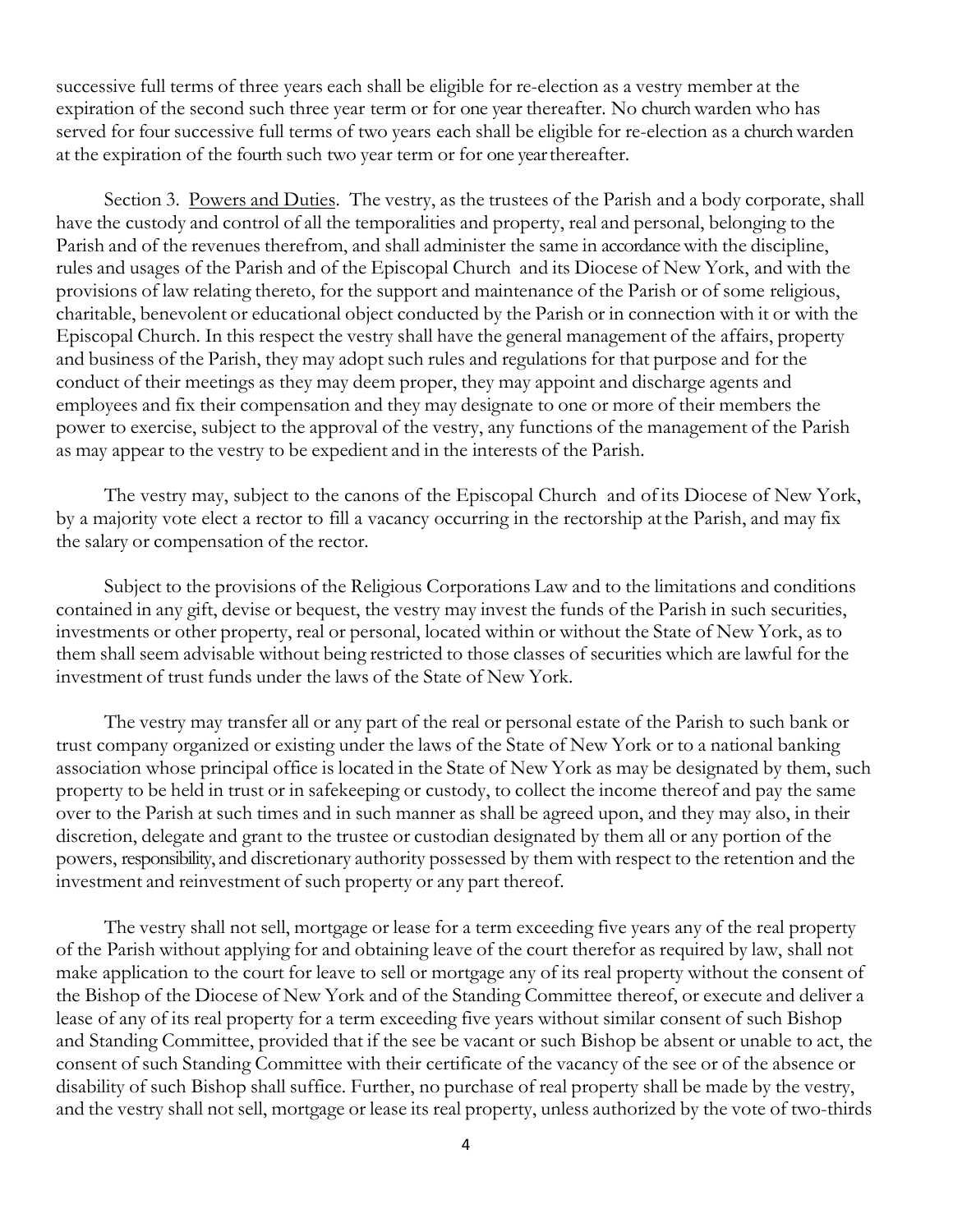of the entirevestry.

Section 4. Obligations and Disbursements. All deeds, contracts and other instruments of the Parish shall be executed under and by direction of the vestry in the corporate name of the Parish and shall be signed by such officer or officers as may be specified by the vestry and, in a proper case, sealed with the corporate seal attested by the clerk of the vestry.

All checks or other obligations or orders for the payment of money shall in each case be signed in the corporate name of the Parish by such officer or officers, person or persons as or may from time to time be designated by thevestry.

No obligations shall be contracted for the Parish nor financial commitments of any kind be made or entered into on its behalf, nor disbursements be made, by anyone purporting to represent the Parish in an official capacity or otherwise, except as directed or approved by the vestry in advance, or as provided for as a regularly accruing and recurring item of expense in a budget duly adopted by the vestry and currently in effect. Notwithstanding the foregoing, in case of an emergency, commitments or disbursements may be made with the concurrence of the rector or a church warden, in which event a report thereof shall be made at the next succeeding meeting of the vestry.

### ARTICLEIV

#### Meetings of the Vestry

Section 1. Regular Meetings. Regular meetings of the vestry shall be held at such time and at such place as may from time to time be fixed by the vestry. The first meeting of the vestry after an annual election shall be the organization meeting of the vestry for the ensuing year, and the business of that meeting shall include, unless the meeting shall otherwise decide, the election of officers, selection of auditors, designation of committees of the vestry, appointment of members of the Nominating Committee, election of delegates and provisional delegates to Diocesan Conventions, election of members of the Choir School Committee, approval of budgets, and establishment of the dates, hours and places of regular meetings of the vestry and of the hour and place of the next annual election.

Section 2. Special Meetings. Special meetings of the vestry, unless otherwise prescribed by law, may be called from time to time by the rector or by one of the church wardens if there shall be no rector. On the written request of any two vestry members, a special meeting of the vestry shall be called by the rector or by one of the church wardens if there shall be no rector. Each special meeting of the vestry shall be held at such place, either within or without the State of New York, as shall be designated in the notice of such meeting.

Section 3. Notice of Meetings. No meeting of the vestry shall be held unless either all the members thereof are present or three days' notice thereof shall be given to each member of the vestry by the rector in writing either personally or by mail or, if there be no rector or he be incapable of acting, by one of the church wardens, except that twenty-four hours' notice of the first meeting of the vestry after an annual election shall be sufficient, provided such meeting be held within three days after the election. In the event that the rector shall refuse or neglect to call a meeting of the vestry on the written request of two-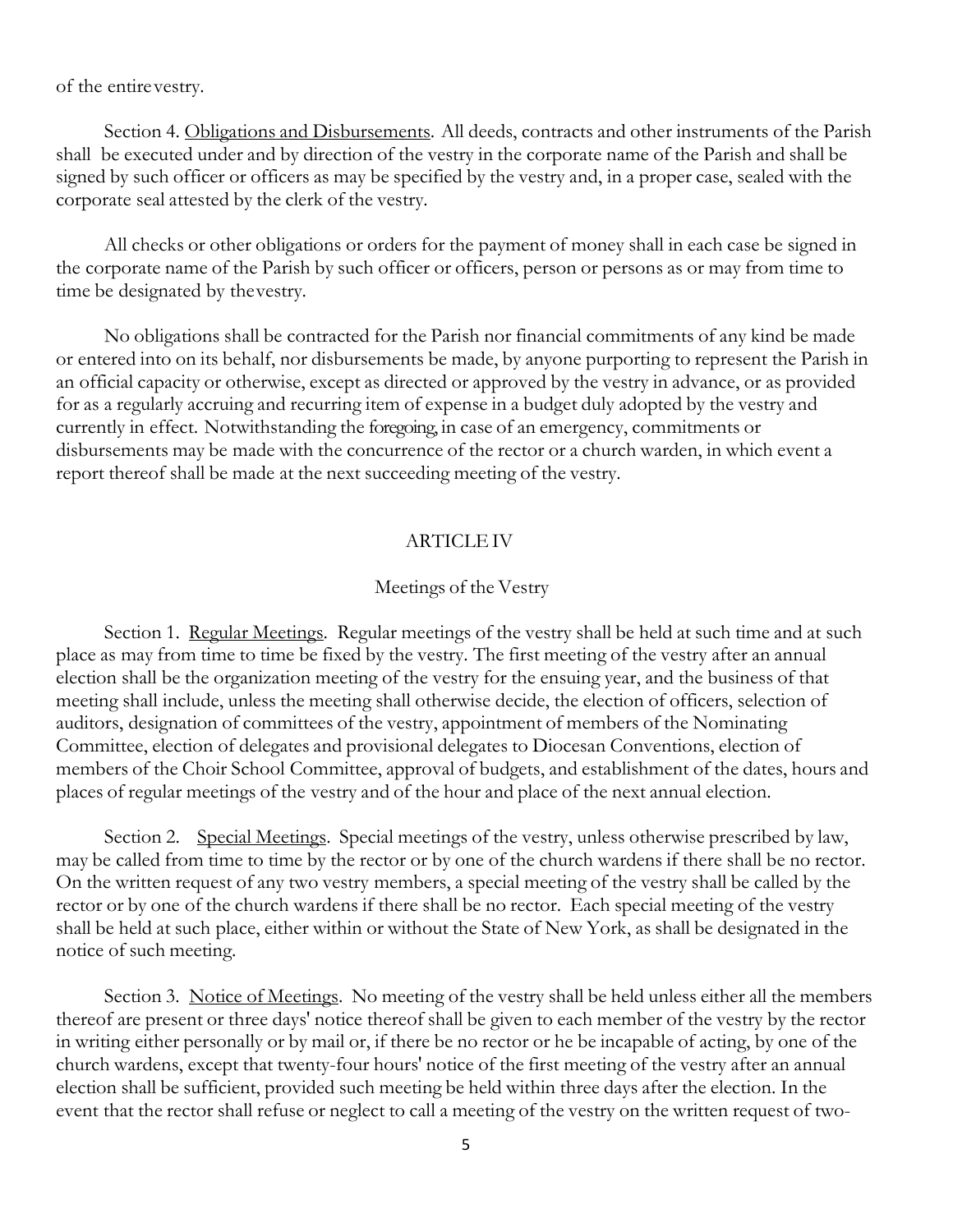thirds of all the church wardens and vestry members, the clerk of the vestry shall call a meeting of the same by giving at least 15 days' written notice to be served on each member of the vestry personally; if personal service cannot be had, then upon such member by mailing the notice to his last known place of residence. For the avoidance of doubt, all references to written or mailed notices in these By-Laws shall include email and other electronic communication.

Section 4. Quorum. To constitute a quorum of the vestry there must be present either:

- a) the rector and at least a majority of the whole number of church wardens and vestry members; or
- b) one church warden and one more than a majority of the vestry members or both church wardens and a majority of the vestry members; or
- c) if the rector be absent from the diocese and shall have been so absent for over four calendar months or if the meeting be called by the rector and he be absent therefrom or be incapable of acting, one church warden and a majority of the vestry members, or both of the church wardens and one less than the majority of thevestry members;

but if there be a rector of the parish no measure shall be taken in his absence, in any case, for effecting the sale or disposition, mortgage or lease of the real property of the Parish, nor for the sale or disposition of the capital or principal of the personal property of the Parish, nor shall any act be done which shall impair the rights of such rector.

Less than a quorum of the vestry may adjourn a meeting to any subsequent date.

Section 5. Presiding Officer. The presiding officer of the vestry shall be the rector or, if there be none or he be absent, the church warden who shall be called to the chair by a majority of the votes, if both the church wardens are present; or the church warden present, if but one be present.

Section 6. Voting. At each meeting of the vestry each member thereof shall be entitled to one vote.

# ARTICLE V

### Committees of the Vestry

Section 1. Designation. The vestry, by resolution adopted by the entire vestry, may designate from among its members the committees of the vestry named in this Article or other committees of the vestry, each consisting of three or more members, and shall designate one of such members to be chairman of each committee, provided that the rector and the church wardens shall be members of the Standing Committee. Each such committee, to the extent provided in these by-laws or in the resolution, shall have all the authority of the vestry, except that no such committee shall have authority as to the filling of vacancies in the vestry or in any committee; the adoption, amendment or repeal of by-laws or the amendment or repeal of any resolution of the vestry. The vestry may designate one or more of its members as alternate members of any committee of the vestry, who may replace any absent member or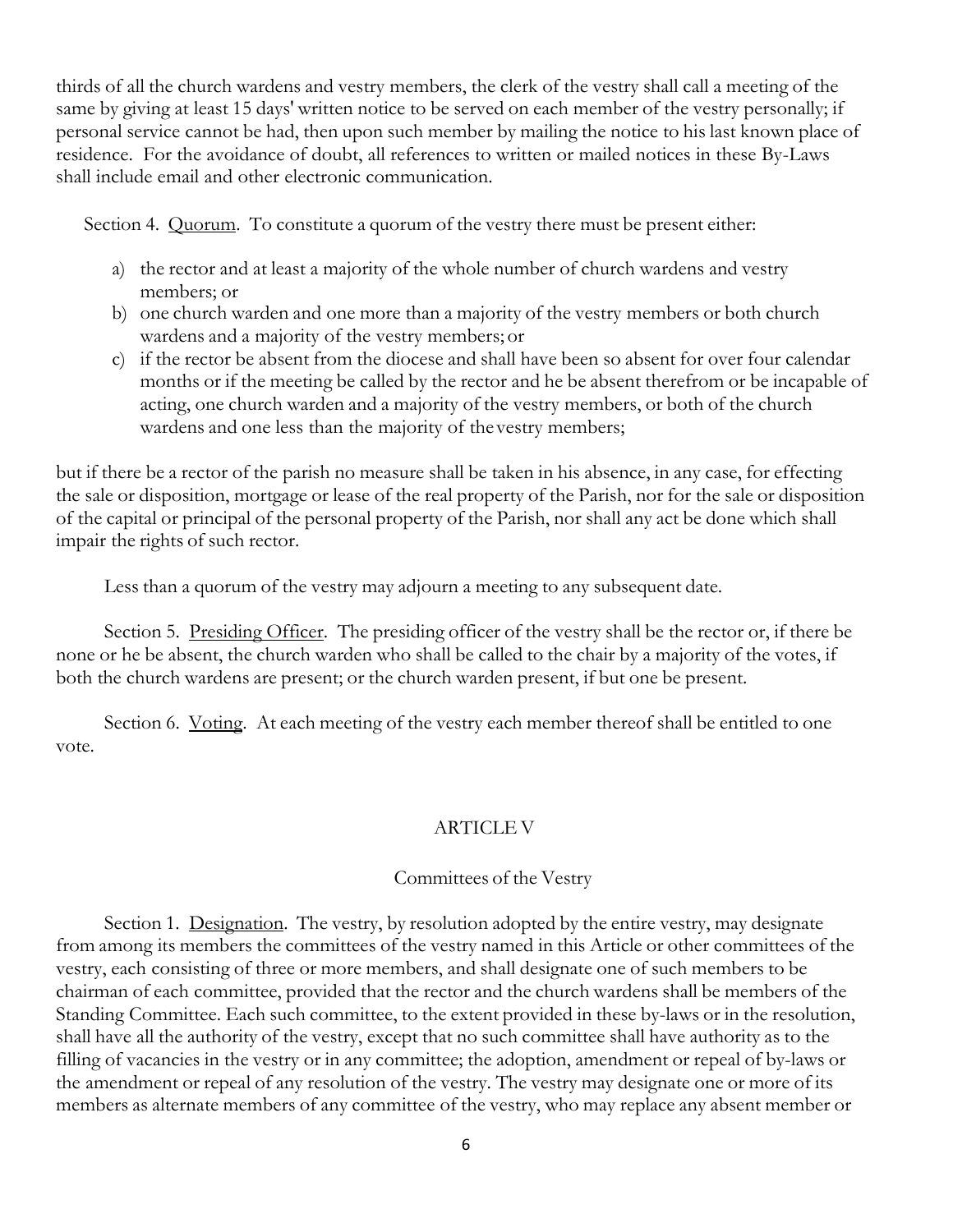members at any meeting or such committee.

Section 2. Standing Committee. The Standing Committee shall be a committee of the vestry and shall have all of the authority of the vestry between vestry meetings; provided, however, that the Standing Committee may not amend, repeal, or waive any section of these By-Laws.

Section 3. Finance and Budget Committee. The Finance and Budget Committee shall be a committee of the vestry responsible for the preparation and revision of all operating budgets of the Parish for consideration by the vestry and of all financial reports rendered by the Parish, and for oversight of the operations of the treasurer.

Section 4. Investment Committee. The Investment Committee shall be a committee of the vestry andshall have all of the authority of the vestry between vestry meetings in the management of the invested fundsof the Parish and the operations of the investment adviser or investment advisers to the Parish.

Section 5. Buildings Committee. The Buildings Committee shall be a committee of the vestry responsible for all matters pertaining to the care and maintenance of all properties and facilities of the Parish.

Section 6. Special Committees. The vestry may create such additional special committees of the vestry as it may deem advisable. The members of such committees shall be appointed by the rector, with the consent of the vestry. Such special committees shall have only the powers specifically delegated to them by the vestry and in no case shall have powers which are not authorized for committees of the vestry under Section 1 of this Article.

Section 7. Service of Committees. Each committee of the vestry or special committee of the vestry shall serve at the pleasure of the vestry.

# ARTICLEVI

### **Officers**

Section 1. Election. The vestry may elect a clerk, a treasurer and such assistant clerk or clerks, assistant treasurer or treasurers or other officers as it may determine. Any two or more offices may be held by the same person, but in any case where these by-laws or resolutions of the vestry provide for the signature of the incumbents of two or more offices upon notes, checks or other instruments or documents issued by the Parish, no one person shall sign in more than one capacity. All officers shall be elected annually and each officer shall hold office until the first meeting of the vestry following the next annual election and until his successor shall have been duly elected and qualified. Any officer may be removed by the vestry with or withoutcause.

Section 2. Clerk. The clerk, subject to the right of the vestry from time to time to extend or confine his powers and duties or to assign them to others, shall act as secretary of all meetings of the Parish and of the vestry at which he is present, shall record the proceedings at each such meeting, shall be the custodian of the corporate records and of the corporate seal of the Parish, shall be empowered to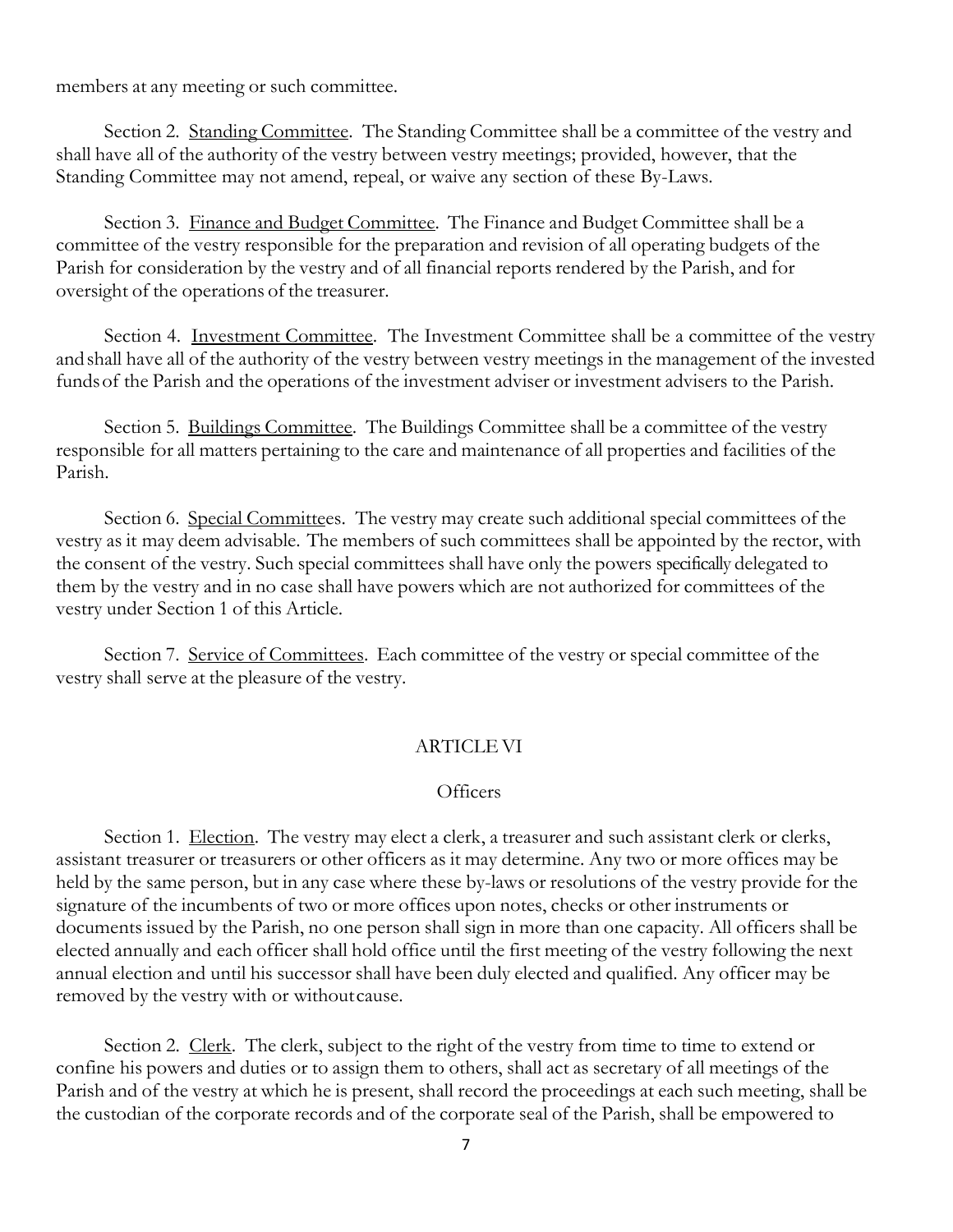affix the corporate seal to documents, execution of which, on behalf of the Parish, under its seal, is duly authorized, and when so affixed may attest the same, shall exercise the powers and perform the duties usually incident to the office of clerk and shall exercise such other powers and perform such other duties as may be assigned to him by the vestry.

Section 3. Treasurer. The treasurer, subject to the right of the vestry from time to time to extend or confine his powers and duties or assign them to others, shall have general supervision over the care and custody of the funds and securities of the Parish and shall deposit the same or cause the same to be deposited in the name of the Parish in such bank or banks, trust company or trust companies, and in such safe deposit company or companies as the vestry may designate, shall have supervision over the accounts of all receipts and disbursements of the Parish, shall, whenever required by the vestry, render or cause to be rendered financial statements of the Parish, shall have the powers and perform the duties usually incidental to the office of treasurer and shall have such other powers and perform such other duties as may be assigned to him by the vestry.

Section 4. Other Officers. The assistant clerk or clerks, if any, the assistant treasurer or treasurers, if any, and any other officers shall exercise such powers and perform such duties as may be assigned to each by the vestry.

Section 5. <u>Bond</u>. The vestry may require any officer to give security for the faithful performance of his duties.

### **ARTICLE VII**

### Miscellaneous

Section 1. Fiscal Year. The fiscal year of the Parish shall be the calendar year or such other period as may be fixed by thevestry.

Section 2. Corporate Seal. The seal of the Parish shall be circular in form with the name of the Parish in the circumference and the inscription "Corporate Seal 1824 - New York" in the center.

Section 3. Books and Records to be Kept. The Parish shall keep, at its principal office in the State of New York, (a) correct and complete books and records of account, (b) minutes of the proceedings of the vestry and any committee thereof and (c) a current list of the members of the vestry and officers and their residence addresses. Any of the books, minutes and records of the Parish may be in written form or in any other form capable of being converted into written form within a reasonable time.

Section 4. Indemnification. Any person made or threatened to be made a party to any action or proceeding, whether civil or criminal, by reason of the fact that he, his testator or intestate is or was a member of the vestry or officer of the Parish or serves or served any other corporation in any capacity at the written request of the vestry, shall be indemnified by the Parish, and the Parish may advance his related expenses, to the full extent authorized or permitted by law.

Section 5. Interested Vestry Members and Officers. No contract or other transaction between the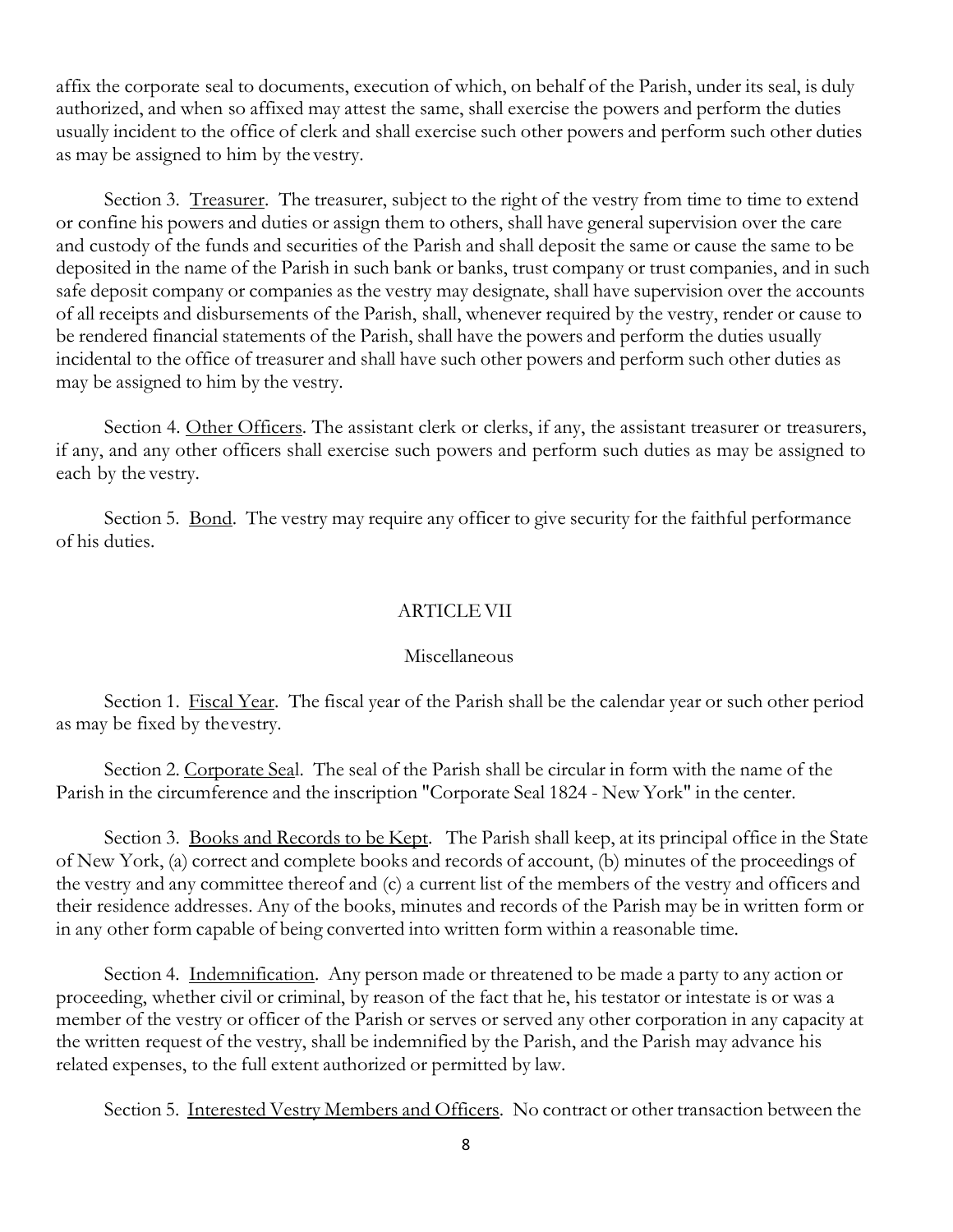Parish and one or more members of the vestry or officers, or between the Parish and any other corporation, firm, association or other entity in which one or more members of the vestry or officers are directors or officers, or have a substantial financial interest, shall be either void or voidable, irrespective of whether such interested member or members of the vestry or officer or officers are present at a meeting of the vestry or of a committee thereof which authorizes such contract or transaction and irrespective of whether his or their votes are counted for such purpose. In the absence of fraud any such contract or transaction may be conclusively authorized or approved as fair and reasonable by the vestry or a duly empowered committee thereof by a vote sufficient for such purpose without counting the vote or votes of such interested member of the vestry or officer (although he or they may be counted in determining the presence of a quorum at the meeting which authorizes or approves such contract or transaction), if the material facts as to such vestry member's or officer's interest in such contract or transaction and as to any common directorship, officership or financial interest are disclosed in good faith or known to the vestry or committee as the case may be. If there was no such disclosure or knowledge, or if the vote of such interested member of the vestry or officer was necessary for the authorization of such contract or transaction at a meeting of the vestry or committee at which it was authorized, the Parish may void the contract or transaction unless the party or parties thereto establish affirmatively that the contract or transaction was fair and reasonable as to the Parish at the time it was authorized by the vestry or a committee.

Section 6. Loans to Vestry Members and Officers. No loans, other than through the purchase of bonds, debentures or similar obligations of the type customarily sold in public offerings, or through ordinary deposit of funds in a bank, shall be made by the Parish to members of the vestry or officers, or to any other corporation, firm, association or other entity in which one or more members of the vestry or officers are directors or officers or hold a substantial financial interest.

Section 7. Amendment of By-laws. By-laws of the Parish may be adopted, amended or repealed by the vestry at any meeting thereof at which a quorum is present by the vote of at least two-thirds of the members present provided that written notice embodying such by-laws or amendment or by-laws to be repealed shall have been openly given at a previous meeting of the vestry and also in the notice of the meeting at which such proposed by-laws, amendment or repeal are to be acted upon.

By-laws of the Parish may also be adopted, amended or repealed by a two-thirds vote of the qualified voters present and voting at any meeting provided that written notice embodying such by-laws or amendment or by-laws to be repealed shall have been openly given at a previous meeting and also in the notice of the meeting at which such proposed by-laws, amendment or repeal are to be acted upon.

Any by-law adopted by the vestry may be amended or repealed by the qualified voters, and any bylaw adopted by the qualified voters may be amended or repealed by the vestry.

# ARTICLEVIII

### Choir SchoolCommittee

Section 1. Responsibility. The St. Thomas Church Choir School Committee, hereafter referred to as "The Choir School Committee," shall establish the policies and oversee the operations and shall